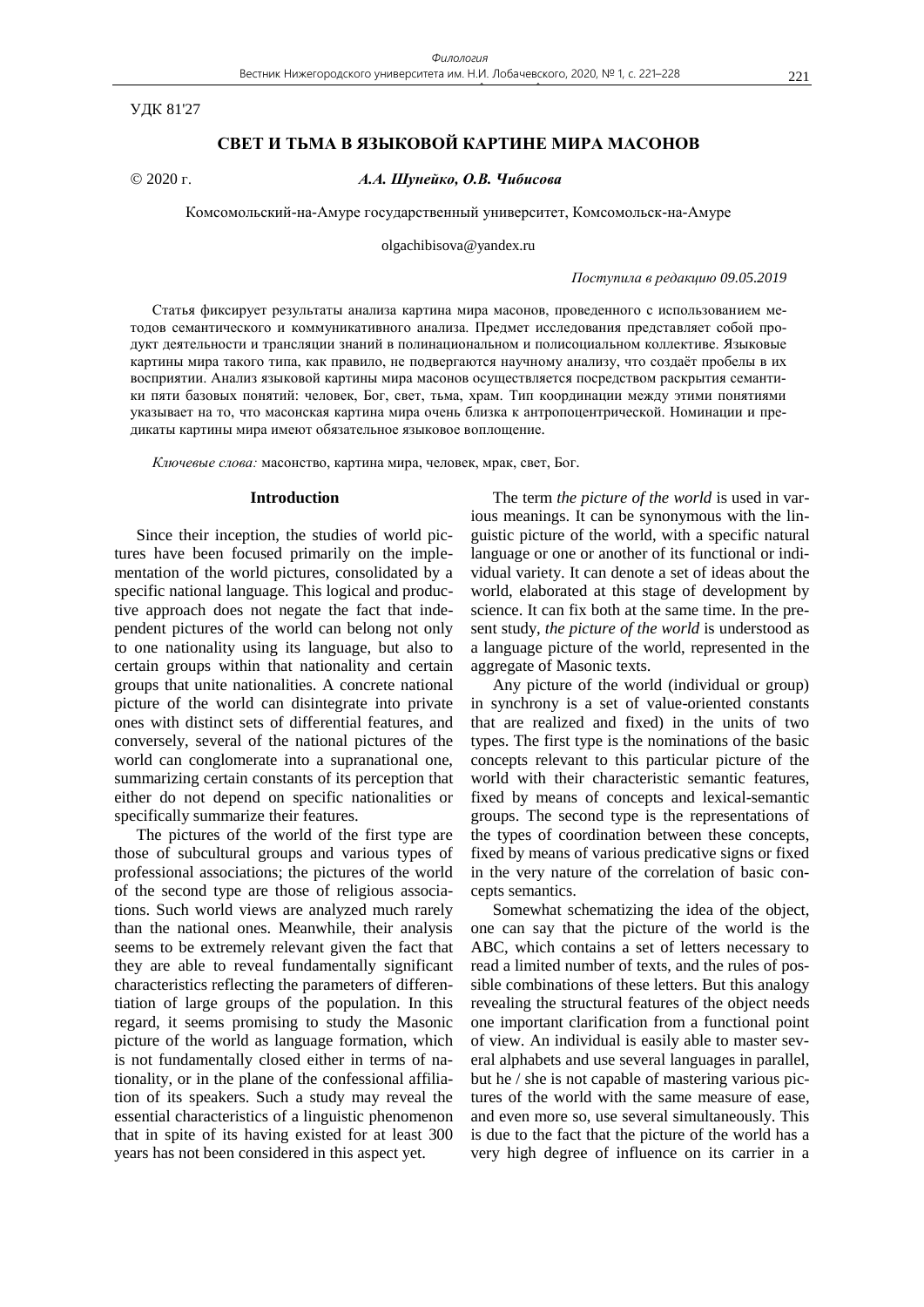pragmatic aspect; it is able to literally subordinate the carrier to its stereotypes.

The world view is an integral and systemically organized set of beliefs, giving its carriers the key to perceiving the surrounding world, indicating their place in this world and prescribing the character of behavior in it. That is why the full inclusion of the carriers in the framework of a specific picture of the world makes them almost immune to the effects of other world views. Therefore, any adequate perception (and even more so, interpretation) of the artifact, the nature of speech behavior, type of activity, etc., is impossible without taking into account which picture of the world produces them, or within what picture of the world they are created.

There are several indicators that a concept enters the picture of the world: pragmatic, semantic and syntagmatic, which are closely interconnected.

The pragmatic criterion is manifested in the fact that the totality of beliefs or ideas that constitute a picture of the world for an individual already included in its framework and subordinate to its impact is perceived by him / her as something axiomatic, self-evident and not requiring special argument. But this does not at all negate the fact that in the process of mastering a picture of the world or adapting to it, especially when it comes to ideological, ethical or artistic systems which a person joins at a conscious age, such evidence is required. At the same time (which is more relevant for the present study), a priori recognition of the validity of a certain proposition by representatives of this group is a direct indication that this proposition is part of the world picture of the collective. For example, the idea that the macro- and microcosms in all their manifestations are organized by the opposing coexistence of light and darkness is self-evident for the Masons, and, therefore, is included in their picture of the world.

The second important indicator that a certain idea is included in the picture of the world is the frequency and nature of its representations, which are realized in two different manifestations. Any concept can be perceived as a relatively independent set of semantic units, which is realized through direct nominations and descriptions, as well as contained in the form of background in other units. The stable independent and background presence of a set of semantic units is an indicator of its inclusion in the picture of the world and the degree of relevance for it.

For example, a set of semantic units fixing light is stably represented independently:

Light from the east, 'tis gilded with hope;

Star if our faith, thy glory is up!

Darkness apace, and watchfulness flee;

Earth, lend thy joys to nature and me [1, p. 155].

It is also included as a background in several other units: God, virtue, beauty, love, knowledge, enlightenment, freedom and others, therefore, it is included in the picture of the world.

In the syntagmatic aspect of the second indicator, the third indicator can be considered as a projection: the components of the picture of the world are consistently used to identify each other, that is, within the text they correlate on various grounds and are realized in syntagmatic interaction. For example, in the sentence "… then liberty is his, for ignorance is the darkness of Chaos and knowledge is the light of Cosmos" [2, p. 17] the components of knowledge and light are in the relationship of mutually reversible identification, Cosmos and light are in genus-species relations, light and darkness are in the relationship of mutual semantic complementarity.

The close relationship between these criteria produces the need for their integrated accounting. At the same time, it can be noted that the demonstration of the steady presence of a characteristic identified on the basis of any one of the criteria indicates that it also manifests itself in the framework of the others.

As a linguistic, semiotic, philosophical and cultural phenomenon at the same time the picture of the world involves a different degree of depth and breadth of its description (scientific tradition already has samples of such descriptions [3, 4, 5, 6. 7, 8]). In the most general form, the picture of the world can be represented through its model, which includes a set of the most significant stereotypes – designations and the rules of their interaction. Identifying the model of the world view is possible through the functional features of semiotic units, presented in the texts produced by its carriers and conscientious researchers. With regard to Freemasonry, the latter characteristic is relevant, since it continues to be a field of ideological disputes and historical and cultural speculation.

## **Main Part**

The basis for the conclusions formulated in this paper was the Masonic texts proper. The preemptive attention in the process of identifying the model of the world picture was paid to semantics, hierarchy and coordination between units.

The units (nomination and predicates) basic for the picture of the world always have a linguistic embodiment. This fact cannot be abolished either by the tradition of taboo vocabulary, or the tradition of ineffable names, or, for example, the idea of the Lost Word. In the Masonic tradition, this is the name of the secret word, which the Masons are looking for: "Freemasons labor in their Lodges to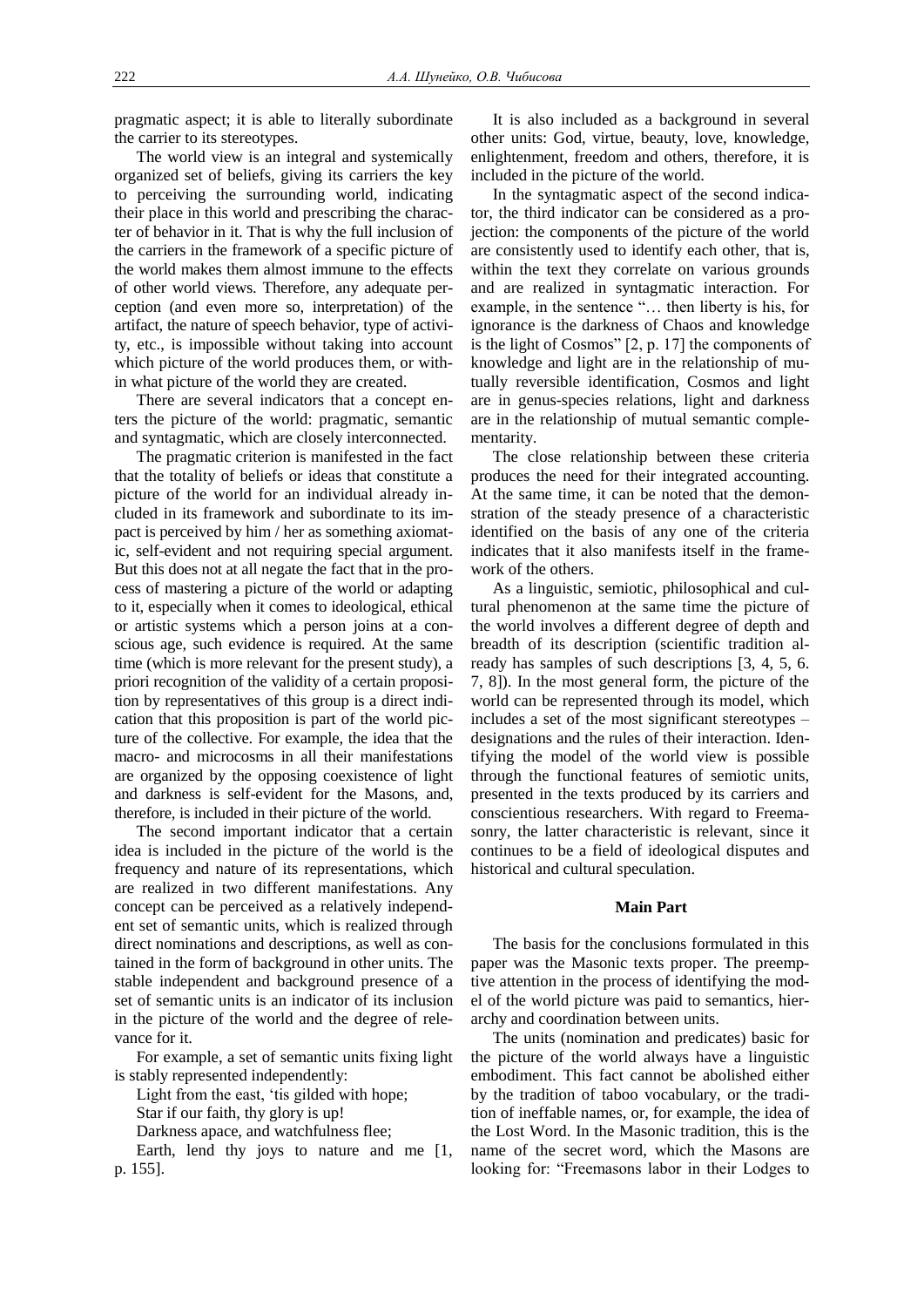make themselves a perfect building, working hopefully that when the house of their earthly tabernacle is finished, the Lost Word of Divine Truth will at last be discovered" [9]. In this meaning, a synonym for the word is absolute truth. It is believed that, when uttered, the Lost Word raises life to power and glory. Different Rites imply different ideas about the formal incarnation of this word (for example, it means the names of Jehovah and Jesus Christ). In this case the obligatory presence of linguistic units basic for the picture of the world is manifested in the linguistic formulas "one cannot say this", "it cannot be pronounced", "the name that should be sought" that are by their nature the nominations with varying degrees of concretization: from extremely local (taboos) to extremely abstract but still implying certain boundaries (the Lost Word). At the same time, the presence of the obligatory linguistic embodiment of the unit can be duplicated by its fixation by means of a cult object or a segment of a rite. For example, the same Lost Word can be embodied in the form of an abbreviation on a triangle, while the perception of light – by a stage of initiation, when the mask is removed from the face of a neophyte. From a semiotic point of view, these methods of fixation are equivalent, since a single semantics is attributed to various material signifiers.

Basic to the Masonic picture of the world are two concepts: Light and Darkness. Further, they are characterized in terms of the meanings they implement in the texts with the reproduction of their semantics and nature of use.

Light is:

1. Illumination that allows perceiving material objects (external light) or used for ritual purposes. The three Lights of the Lodge are three large Candles placed on high Candlesticks which represent the Sun, the Moon and Master-Mason. The Sun rules the Day, the Moon rules the Night, and Master-Mason rules his Lodge. The three fixed Lights of the Lodge are three Windows, situated in the East, the South and the West of the room. They are used to light the Men to, at and from their Work. There is no Light in the North because the Sun darts no Rays from thence [10, p. 5].

2. God himself and his divine revelation (the Bible), giving absolute, comprehensive knowledge and true wisdom. "The Bible is first mentioned as a Great Light in Masonry about 1760" [11, p. 26]. Light is identified with beauty, power, wisdom, blissful eternity, holiness of goodness. The components of Light are bliss, eternal life, truth, beauty, love. "In the Great Light are found those simple teachings of the universality of brotherhood, the love of God for his children, the hope of immortality, which are the very warp and woof of Freemasonry" [11, p. 25].

3. Designations of Lodge's work. When an initiate is first brought to light, the radiance comes from the three Lesser Lights, which form a triangle near the altar. Lesser Lights are lit when the lodge is opened and extinguished when the lodge is closed [11, p. 28]. "By the light of the Lesser Lights the Entered Apprentice is led to see the Great Lights: the Holy Bible, the Square, and the Compasses. Freemasonry opens the Great Light upon her altar  $\langle \ldots \rangle$  as the book of the Will of the Great Architect. It is as all-inclusive as the Square, and the Compasses which lie upon it" [11, p. 25].

4. Personalities that are carriers of Light. The Masters of the Wisdoms are "the Dispensers of Light and to Them has been given  $\lt$ ... > the authority to pronounce the great Masonic formula: 'Let there be light' and to evoke the response: 'And there was LIGHT'" [12, p. 20]. "Stage by stage they assist at the unfolding of the consciousness of the candidate until the time comes when he can 'enter into light' and, in his turn become a lightbearer" [12, p. 21]. "And what nobler man can there be than that Mason who serves his Lights, and is himself a light unto his fellowmen?" [2, p. 40].

5. One of the names of Freemasonry, the totality of the knowledge given by it: "… as true Masons, we stand redeemed from darkness, and are become the sons of Light, acknowledging in our profession our adoration of him who gave light unto his works; <…> as the children of Light, that we have turned our backs on works of darkness, obscenity and drunkenness, hatred and malice, Satan and his dominions…" [13, p. 91]. "These Masons <…> made such progress in science, that they received from their contemporaries the appellation of sons of Light" [14, p.52].

Darkness is:

1. Total or partial absence of Light in the 1st meaning. In Masonry, North represents darkness while East represents light, so, symbolically, those in the North are as yet uninitiated [15]. In symbolical language, the North always signifies the place of imperfection and un-development; in olden times the bodies of suicides, reprobates and unbaptized children were always buried in the north or sunless side of a churchyard [14, p. 37].

2. The state of existence of the universe before creation and the progenitor of day: "O majestic night! Nature's great ancestor! Day's elder born! And fated to survive the transient sun! [9]. In Masonry it is the symbol of the antemundane chaos from whence light issued at the Divine command. Or the state of a person's nonentity before birth: "… man's advent from prenatal darkness into the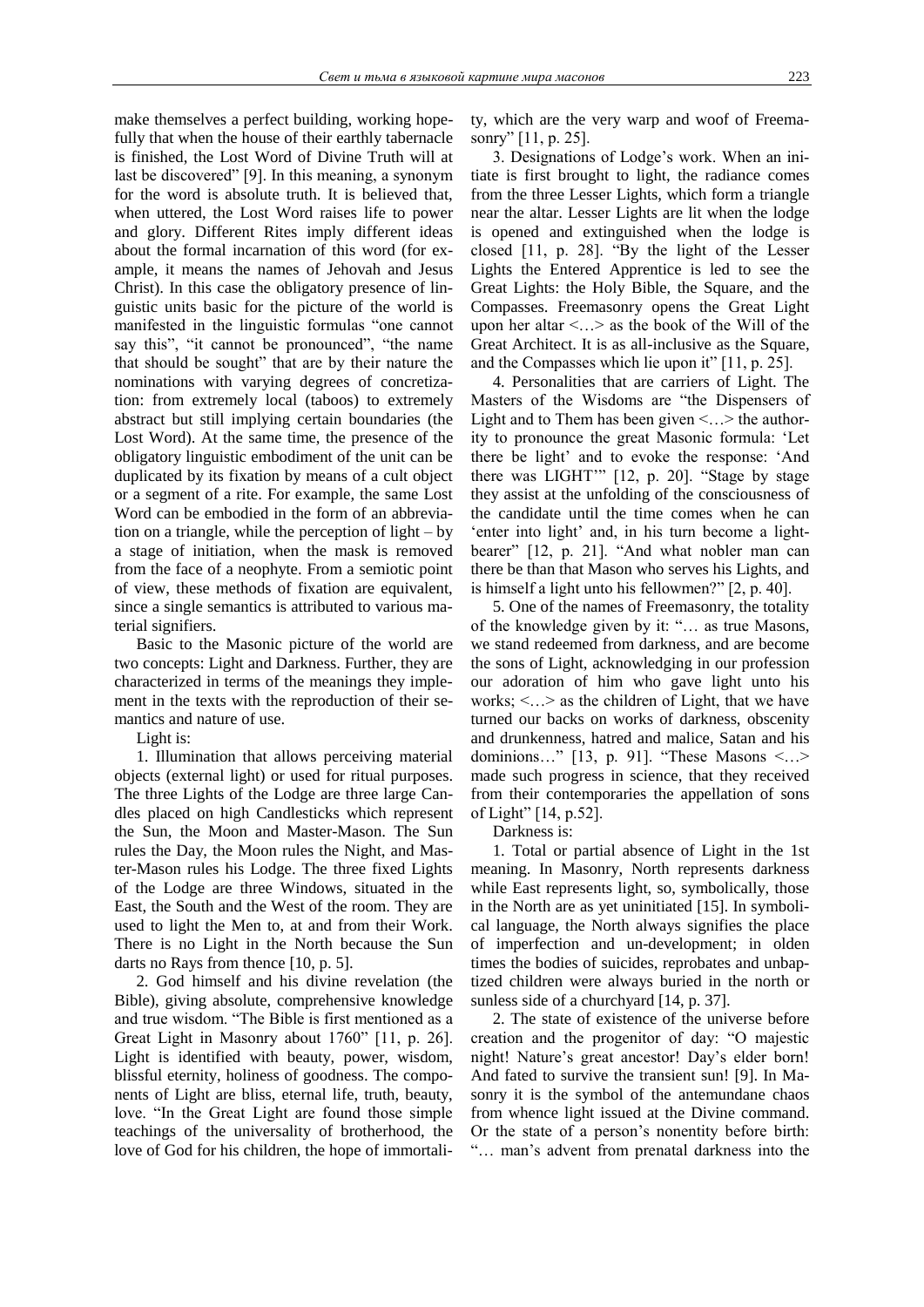light of human fellowship, moral truth, and spiritual faith" [11, p. 17].

3. The power of the material origin and false truths over man and the world. Darkness is as lost light: elements of the primordial spiritual nature that exist in man are eclipsed by passions and weaknesses, but can be released by death. "Man is inherently a Son of Light, yet wandering in the darkness. He will learn to subdue his passions until finally he will pass through the portal of death and enter into life" [12, p. 29].

4. The state of ignorance before the reception of knowledge, "a mystical darkness of an uninitiated member" [15]: "The theory of masonic progress as that every Member admitted to the order enters in a state of darkness and ignorance <…> and later on he is supposed to be brought to light and knowledge" [16, p. 63]. In the legend of Hiram, the symbols of ignorance are the three ruffians who killed Light and Divine Truth in the person of the great master [15].

5. The period of darkness (night) was the time of the Lodge's meeting as in the dark there is always something solemn, something that fills the soul with sacred awe and reverence [9]. Black which is the colour of darkness and night refers to Hiram as it symbolizes resurrection through death. According to W. Hutchinson, Master Mason represents a man "saved from the grave of iniquity and raised to the faith of salvation [13, p. 162]. In this meaning darkness is associated with the ceremony of conferring the Third Degree on a Mason.

These concepts fulfill three functions. Firstly, they call the substances of an extremely abstract nature. Secondly, they call the qualitative states of any segment of the world (macro- and microcosm). Thirdly, they act as universal points of coordinates, in relation to which all real objects are distributed.

The relations of opposition between these concepts that are manifested in the character of nominations are quite complex, which can hardly be reduced to a dual model of a primitive culture, described, for example, by W.L. Wilmshurst: "… we have good and evil; light and darkness; active and passive; positive and negative; yes and no; outside and inside; man and woman" [16, p. 91]. By their qualitative status, these concepts are equivalent. Characterized by the absence of the properties of Light, Darkness at the same time is not an amorphous, passive commencement or a simple consequence of its absence at a particular point in space / time. It is an active beginning, which has practically the same power over people as light: "The few adhering members <…> felt as if under a ban from the powers of darkness" [1, p. 359]. "When men became numerous upon the earth, the evil spirit of darkness was very busily engaged in the corruption of their morals …" [14, p. 46].

From the evaluation point of view, Light signifies a positive beginning, and Darkness signifies a negative one. But at the same time there are not so many objects characterized by the absolute presence of Light and the absolute presence of Darkness (divine truth and crude substance, contrasting as ideal and material, or being strictly within their boundaries). Most of the material and ideal objects of the world are characterized by the co-presence of Light and Darkness in various proportions. "Though the light may shine brilliantly amidst the darkness, yet it is evident that the darkness comprehendeth it not" [14, p. vii]. Light and Darkness are characterized by mutual permeability, mobility and uneven distribution. This light / dark dichotomy is reflective of the equal balance of night and day during the Spring equinox [15]. In the same way, both beginnings are present in a real person. Various nominations of a person (mason, neophyte, profane, etc.) fix unequal proportions of the presence of Light and Darkness in this being. Adam Kadmon possessed an absolute Light, profanes are predominantly in Darkness, the neophytes and masons strive for the Light.

Contrasting the appraisal attribution of these concepts has another curious property, manifested in the possibility / impossibility of neutralizing the assessment that accompanies each of them. The cognition of Light in the Masonic tradition implies the obligatory local immersion of a person into Darkness, which is symbolized, for example, by the dark room during the initiation ceremony and is expressed in the statement that rebirth to a new life is impossible without overcoming the stage of death. This fact indicates that with an absolutely negative assessment of Darkness at the level of absolute categories and priorities, there is postulated its objective significance in the process of cognition of the world. That is, there are contexts of a person's existence in transitional situations, where this category loses its appraisal and acts as neutral. There is no neutralization of evaluative semantics with the concept of Light. The coordination function that these two concepts carry out is manifested in the fact that they define the polar points of the scale of coordinates, which serves as an assessment of the possible directions of positive or negative human transmutation.

The Masonic tradition perceives man as a conscious and sentient being having two beginnings: tangible and intangible. The latter with a complex internal structure, including the soul and Archeus (or more components), distinguishes between a person before the Fall, who had an absolute knowledge (Adam Kadmon), and a person after the Fall, who is deprived of this knowledge. "In Paradise he was the perfection of God's created works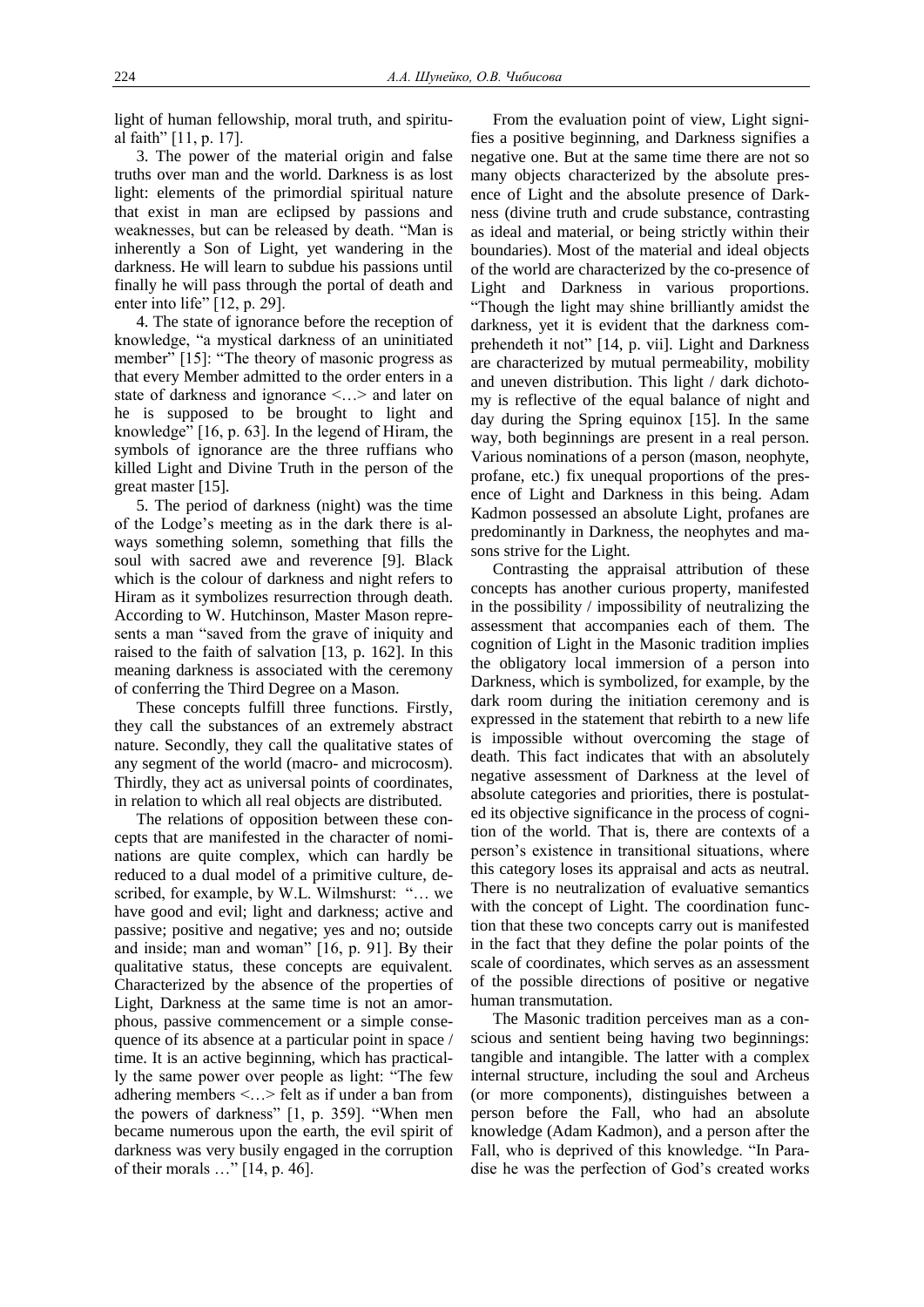<…> but after the Fall he might lose a portion of that knowledge which he enjoyed in immediate communication with God. Amongs the rest, <…> he retained a perfect recollection of that speculative science which is now called Masonry" [14, p. 42]. Therefore, the Masons consider the darkness (ignorance), in which humanity found itself, temporary, and seek to return to ineffable light (knowledge) and love of their Maker what can be done only using charity or universal brotherly love as the medium [14, p. 126].

Masons set themselves the goal of instilling humanity in people and correcting them in accordance with their value system, thus uniting them. But the ultimate goal of Freemasonry is the construction of an eternal kingdom of bliss and harmony. The path to it lies through the re-education and enlightenment of all people. "Masonry <…> is an initiatory and secular society, with philanthropic, cultural humanist, and philosophical aims, which are bound together in a notion of universal brotherhood and the improvement of mankind" [17, p. 148].

The perception of a person as an active actor predetermines the anthropocentricity of the Masonic picture of the world. But the idea of Masonic anthropocentrism needs at least two concretizations. It should not be perceived in the sense in which any linguistic picture of the world realized by natural languages is anthropocentric, since it is the person (speaker) who is the starting point for the formation of the categories of space, time and evaluation embodied in the language. Here anthropocentricity refers to the ability of an active influence on the world as a mandatory characteristic of a person. In addition, the presence of anthropocentricity does not negate the presence of theocentricity co-related with it.

The opposition to man in his present (sinful) state is God. But this opposition is not absolute, since a part of the divine nature is present and preserved in man. The Great Architect of the Universe is a non-personified and non-confessional supreme deity, the organizer and lawgiver in the universe. He is the only original source and organizer of the world order, the maker of the forms of being through the act of creation which produced the world in its diversity. One of the main requirements that an individual must have in order to join the Freemasons is a belief in a Supreme Being. The term Supreme Being refers to Deity <…>, and being that Masonry is nonsectarian and all individuals of all religions are welcome, each Mason's Supreme Being is different [15]. "Freemasonry proclaims <…> the existence of a Creator Principal known as the Great Architect of the Universe" [17, p. 476]. It imposes no limits on the search for truth but demands tolerance of everyone to guarantee that freedom for all. Simultaneously, God foretells the character of the only possible final state to which the world should strive.

Since God and Light in Freemasonry are synonymous, the progress of the Mason towards God is at the same time his progress towards Light, in which every good deed created by him serves as a step. Stages of spiritual perfection, ascent to higher knowledge are symbolized by climbing the stairs. A staircase is comprised of individual steps representing individual masonic degrees. Each superior degree strengthens and confirms the preceding, until masons arrive at the perfect knowledge of the truth, at "a building not made with hands, eternal in the heavens" [14, p 100–101]. In Masonic lodges the winding stairway may be merely depicted in a tracing board, or may appear as an actual staircase which is ascended during the degree [17, p. 357].

Upon entering the Brotherhood an initiate begins his transmutation by earning a degree, or a level of the staircase. Each degree has its own type and amount of knowledge, work and responsibilities, which become more complex as a Mason moves up. Each degree has its own secret words, touches and signs, which are communicated to the Mason after his / her making an oath. The main Masonic unit constituted by the Blue Lodge contains three degrees, Entered Apprentice, Fellow Craft and Master Mason.

An initiation or increase in degree is accompanied by a symbolic rite. The names of symbolic degrees go back to the ranks of the builders in the legend of Hiram. It is believed that a sequence of degrees reflects the history of mysterious legends, captured in Masonic legends, or the stages of the transfer of secret knowledge from one initiating community to another. F. Bailey considers these degrees to contain everything necessary for a Mason to understand himself and the universe and regards higher degrees as "extensions and elucidations" of them [12, p. 14]. On the other hand, the Ancient and Accepted Scottish Rite perceives its 30 advanced degrees as the harmonious development of all that is in the bud in the first three.

The degrees comprising a Rite can be arranged in a particular order for many reasons which include mythology and tradition, various sources or different times, for example, Apocalyptic Degrees founded on the Revelation of Saint John [9]. Even within the same Rite, the degrees can be grouped differently throughout the world, as in the case of the Rite Ecossais philosophique [17, p. 356]. The number of degrees included can vary from country to country as is the case with the Rite of Adonhiramite Freemasonry and The Rite of Martinism [9]. The names of degree groups (symbolic, Templar, Rosicrucian, administrative, etc.) and individual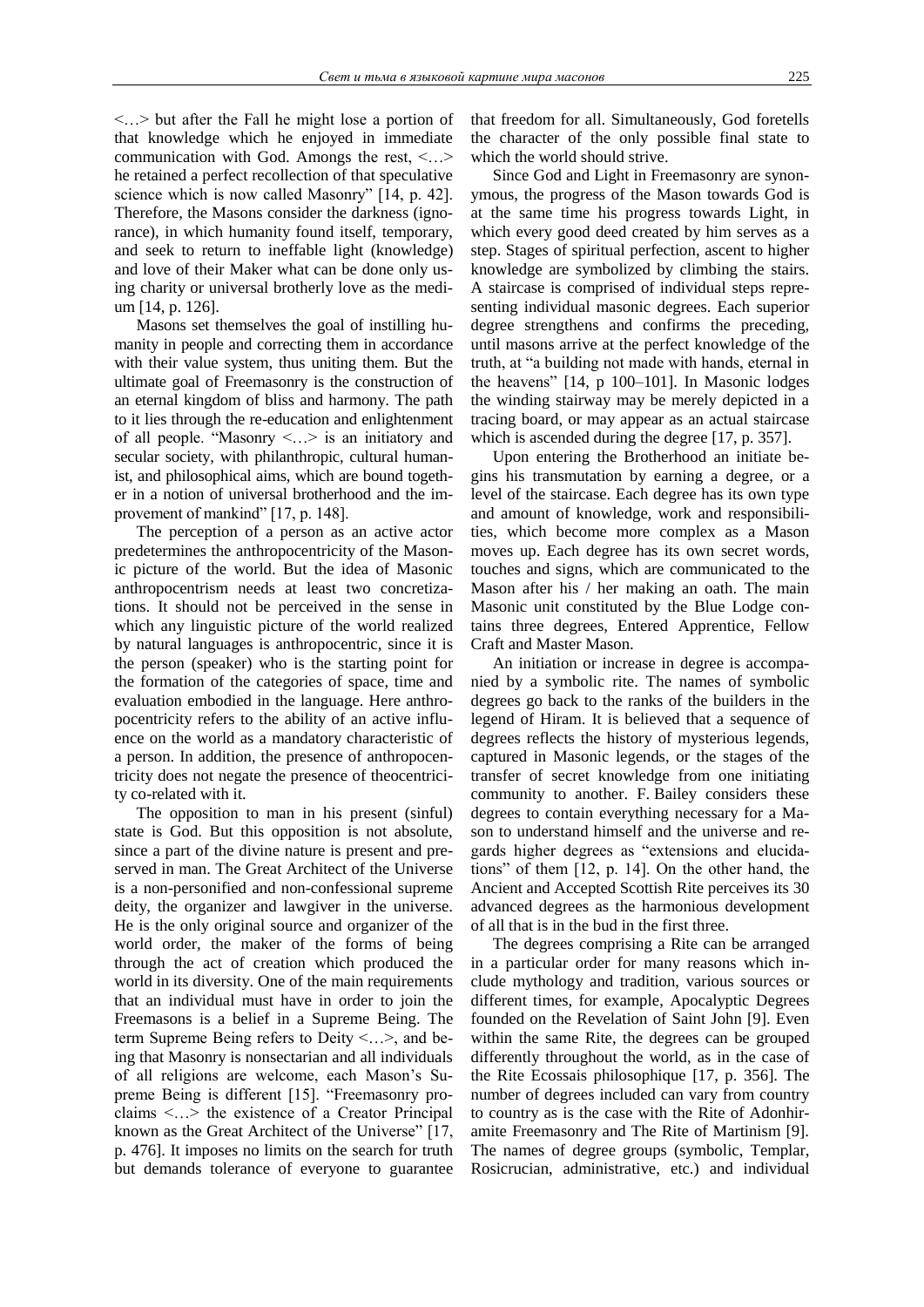degrees (Master, Grand Architect, Prince of Jerusalem, Knight of Rose Croix and so on) are also determined by the nature of the work carried out in this degree.

In personal terms, the movement up the stairs is also recorded through the process of processing a rough stone.

The stone is one of the main Masonic symbols, in general terms designating a person who can exist in two hypostases. In the first hypostasis, he is a sinful and imperfect being, steeped in carnal passions, with unbridled will, unenlightened mind, and crude morality. In the second one, he turns into a being who has acquired perfection as a result of the masonic works. "The Entered Apprentice is a Mason only in the sense that he is a rough ashlar in process of being made into a perfect ashlar" [11, p. 12]. "… he enters the Craft symbolically as a rough ashlar and it is his business so to develop both his character and his understanding that ultimately <…> he may be as a finished and perfect cube" [16, p. 63].

The processing of a rough stone is carried out through the use of symbolic tools: a trowel, a scale, a gavel, a square, a plummet, a chisel, a level, a compass. "The working tools of an apprentice <…> are connected with carving and measuring, but they also suggest passion, energy, education, and intellectual capacity" [17, p. 557]. For example, the Twenty-four Inch Gauge is a symbolic tool that is used by the Masons for drawing up plans for their future labor, as well as in its practical implementation and verification of the correctness of the work done. 24 scale divisions correspond to 24 hours of the day and denote "Eight hours for the service of God and a distressed worthy brother; eight for the usual vocations, and eight for refreshment and sleep" [11, p. 35].

Stone processing is also identified with progress of the mind of man from infancy to old age, to from dawn to dusk, from ignorance to knowledge. At daybreak, uncultivated nature is like a shapeless stone taken from the quarry. Manhood succeeds to the great object of rational attainment. At sunset, the placid mind looks forward to a better state of existence where it will be filled with the fullness of God. This state may be compared to a cubical stone [14, p. 187].

The final goal of the movement to Light in the visible space of the world is the construction of the Temple, the building which consists of processed stones.

The temple is the order and system of people's life, meeting the ideals and aspirations of the Masons. Striving towards Light is a perspective movement, suggesting a return to the lost equality of man and God in terms of possessing the same amount of knowledge. It is noteworthy in this regard that the symbolic tools that serve the Masons to denote the ongoing spiritual work on themselves and work on improving the world are at the same time tools that in the legend of Hiram figure as tools for his physical destruction: they struck him "with his own tools given him by God out of heaven" [2, p. 9] or "with the tools of his own Craft" [2, p. 17] of which the fellow craft had knowledge of their use. Various versions of the legend present almost the entire set за tools: "What did the Ruffians kill him with? – A Setting Maul, Setting Tool and Setting Beadle [10, p. 9]; Jubelo attacked him with an architect's square, Jubela slashed his throat with a measuring gauge, and Jubelum used a gavel [15].

By virtue of this parallel, the movement towards the Light and the movement towards death are equalized. This fact is one of the fixations of the fact that physical death is perceived by the Masons as one of the ways to comprehend absolute truth and merge with Light.

### **Conclusion**

Thus, the cessation of physical existence is perceived by the Masons as a return to pristine harmony, and here the model involves some kind of a closed loop, within which the material existence is a trial for the human's spiritual component through its aggravation by matter. One of the Masonic virtues – the love of death and the perception of the Eternal East – is based on this view. The Eternal East is used for the nomination of the region to which Masons are sent after their death. The semantics of this name is related to the fact that the sun (light) rises (revives) in the east (in the geographical sense of the word), therefore, the east itself is the realm of light and rebirth, and the Eternal East is the realm of eternal light and rebirth.

Finding the lost Light, rebuilding the destroyed Temple, reviving in the Eternal East are the main predicates of the model of the Masonic world. The predicates have a number of similar semantic components. All of them denote not spontaneous, but a constructive, evolutionary, step-by-step and purposeful activity, subordinate to a specific plan. All of them name the actions aimed at obtaining a lost standard. All of them indicate that actions are committed in the sphere of abstract categories. The subject of the named actions in all three cases is mainly a person: he / she acquires Light (God can bestow it), recreates the Temple and is reborn. The nature of predicates indicates that a person within the framework of this model is perceived as an active, energetic principle capable of influencing the world around. The very possibility of influence directly depends on how people are able to positively spiritually transform themselves.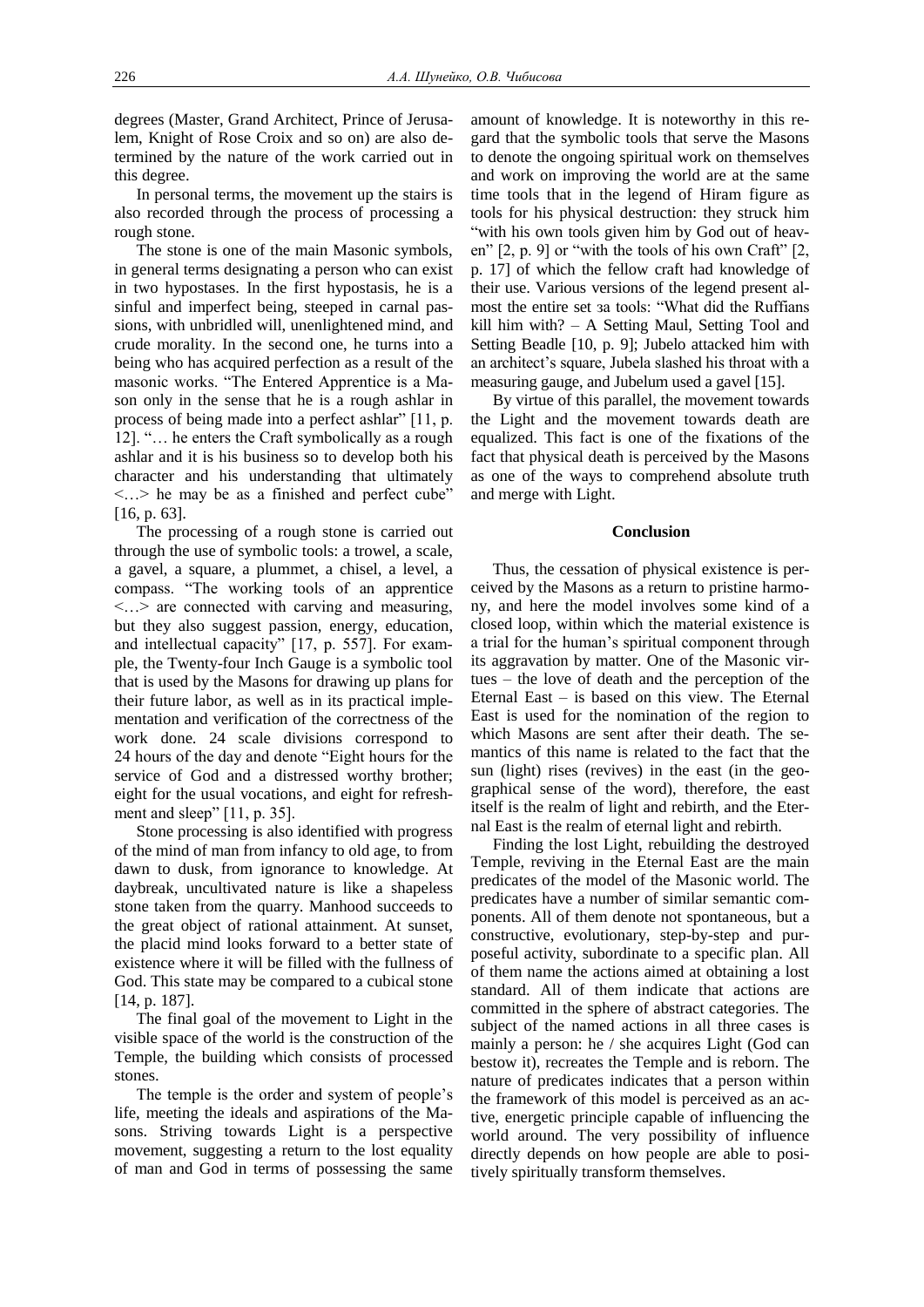The interaction of man and the surrounding visible and invisible worlds is the main problem considered by the Masons. The way to solve this problem signals that the Masons are inclined to anthropocentric perception of the world, although they do not confess it with one hundred percent consistency.

In this regard, the prospective development of research in the area can be considered a strictly formalized identification of paradigms of perceiving the world, which are identical to the Masonic one or diametrically opposed to it.

### *Список литературы*

1. Morris R. The Lights and Shadows of Freemasonry: Consisting of Masonic Tales, Songs, and Sketches, Never before Published. Louisville, KY., J. F. Brennan & Co., 1853. 390 p.

2. Hall M.P. The Lost Keys of Freemasonry or The Secret of Hiram Abiff. Santa Monica, California. 1923. 342 p.

3. Галимова Д.Н. Человек в метафорической диалектной картине мира // Вестник Томского государственного университета. 2008. № 316. С. 11–14.

4. Голованова Е.И., Голованов И.А., Казачук И.Г. Языковая картина мира vs. фольклорная картина мира: точки соприкосновения и различий // Научный диалог. 2016. № 8 (56). С. 34–45.

5. Резанова З.И. Методологическая интеграция в процессе дискурс-анализа: анализ дискурсивной картины мира // Сибирский филологический журнал. 2007. № 3. С. 96–105.

6. Смирнова Е.Д. Возможные миры и понятие «картин мира» // Вопросы философии. 2017. № 1. С. 39–49.

7. Туманова А.Б. Контаминированная языковая картина мира как результат взаимодействия языков и культур // Вопросы когнитивной лингвистики. 2008. № 4 (17). С. 133–137.

8. Янушкевич А.С. От картины мира к образу мира: история становления имагологического текста в русской словесной культуре // Имагология и компаративистика. 2014. № 2. С. 5–16.

9. Mackey A.G. Encyclopedia of Freemasonry and its Kindred Sciences. Available at: http://www.phoenix masonry.org/mackeys\_encyclopedia/c.htm (accessed 14 April 2019).

10. Prichard S. Masonry Dissected. London. Available at: http://www.phoenixmasonry.org/masonry\_dis sected.htm (accessed 14 April 2019).

11. Claudy С.H. Introduction to Freemasonry – Entered Apprentice. The Temple Publishers, Inc., 2014. 69 p.

12. Bailey F. The Spirit of Masonry. Lucis Publishing Companies, 1979. 160 p.

13. Hutchinson W. The Spirit of Masonry in Moral and Elucidatory Lectures by Wm Hutchinson, master of the Barnardcastle Lodge of Concord. J. Wilkie and W. Goldsmith, 1775. 254 p.

14. Oliver G. The Antiquities of Free-masonry: Comprising Illustration of the Five Grand Periods of Masonry. G. & W.B. Whittaker, Ave-Maria Lane, 1823. 399 р.

15. Young J. K. and Karg B. The Everything Freemasons Book: Unlock the Secrets of This Ancient And Mysterious Society! Simon and Schuster, 2006. 304 р.

16. Whilmhurst W. L. The Meaning of Masonry. Humphries and Co. 1922. 254 p.

17. Bogdan H. and Snoek J. A.M. Handbook of Freemasonry. BRILL. 2014. 670 p.

### **LIGHT AND DARKNESS IN THE MASONIC PICTURE OF THE WORLD**

#### *А.А. Shuneyko, О.V. Chibisova*

The article presents the results of analyzing the Masonic picture of the world, which was performed with the help of the semantic and communicative analysis methods. The subject of the study is a product of activity and knowledge transmission in a poly-national and poly-social collective. The linguistic pictures of the world of this type, as a rule, are not subjected to scientific analysis, which creates gaps in their perception. The analysis of the masonic linguistic picture of the world is carried out by revealing the semantics of the five basic concepts: man, God, light, darkness, and temple. The type of coordination between these concepts indicates that the Masonic picture of the world is very close to the anthropocentric one. The nominations and predicates of the world picture have an obligatory language embodiment.

*Keywords:* freemasonry, picture of the world, man, darkness, light, God.

#### *References*

1. Morris R. The Lights and Shadows of Freemasonry: Consisting of Masonic Tales, Songs, and Sketches, Never before Published. Louisville, KY., J. F. Brennan & Co., 1853. 390 p.

2. Hall M.P. The Lost Keys of Freemasonry or The Secret of Hiram Abiff. Santa Monica, California. 1923. 342 p.

3. Galimova D.N. Chelovek v metaforicheskoj dialektnoj kartine mira // Vestnik Tomskogo gosudarstvennogo universiteta. 2008. № 316. S. 11–14.

4. Golovanova E.I., Golovanov I.A., Kazachuk I.G. Yazykovaya kartina mira vs. fol'klornaya kartina mira: tochki soprikosnoveniya i razlichij // Nauchnyj dialog. 2016. № 8 (56). S. 34–45.

5. Rezanova Z.I. Metodologicheskaya integraciya v processe diskursanaliza: analiz diskursivnoj kartiny mira // Sibirskij filologicheskij zhurnal. 2007. № 3. S. 96–105.

6. Smirnova E.D. Vozmozhnye miry i ponyatie «kartin mira» // Voprosy filosofii, 2017. № 1. S. 39–49.

7. Tumanova A.B. Kontaminirovannaya yazykovaya kartina mira kak rezul'tat vzaimodejstviya yazykov i kul'tur // Voprosy kognitivnoj lingvistiki. 2008. № 4 (17). S. 133–137.

8. Yanushkevich A.S. Ot kartiny mira k obrazu mira: istoriya stanovleniya imagologicheskogo teksta v russkoj